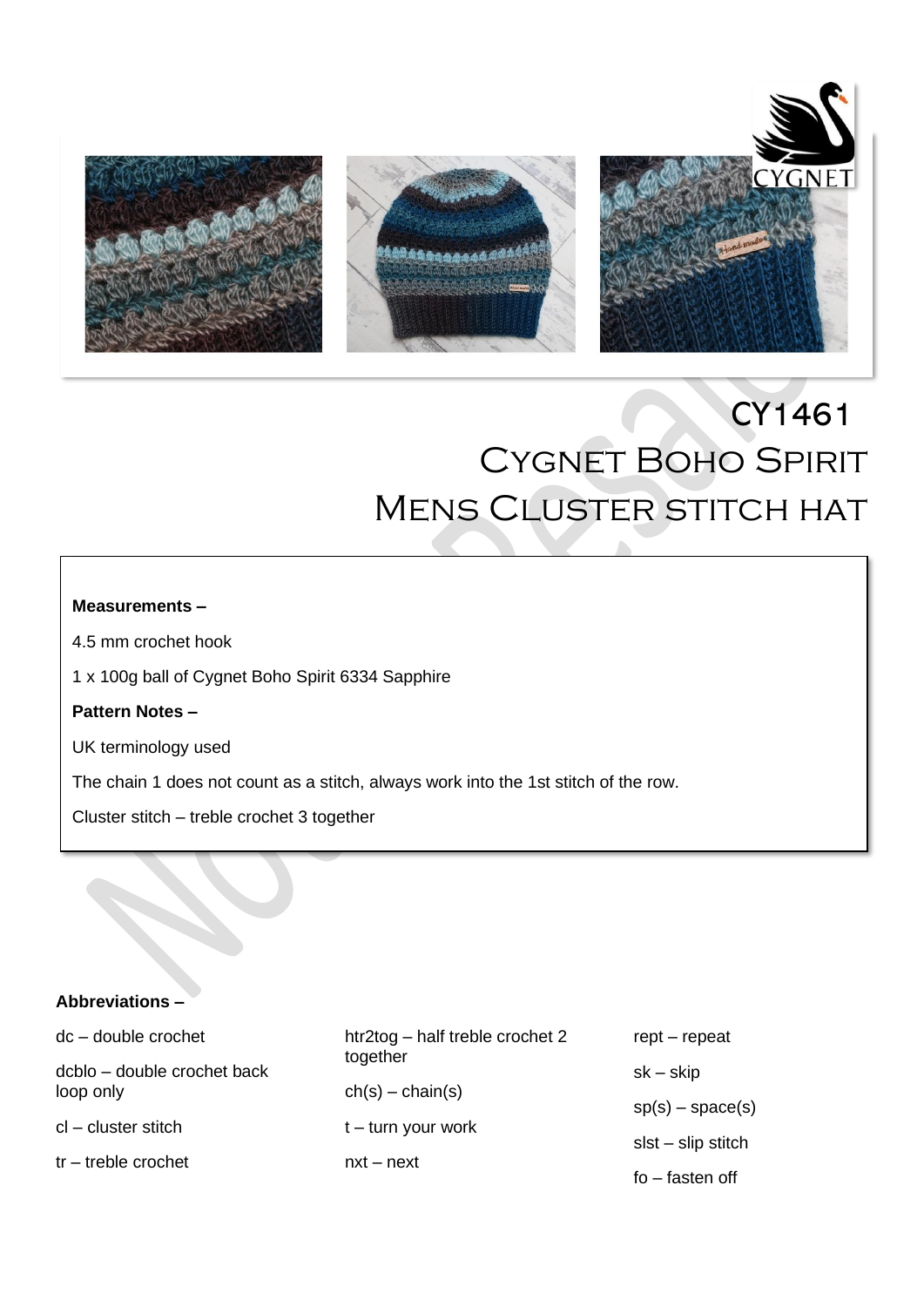#### **Brim –**

| Ch 13                                                                                                                      |      |
|----------------------------------------------------------------------------------------------------------------------------|------|
| Row 1 – dc into $2^{nd}$ ch from hook, dc into each ch across                                                              |      |
| Row $2$ – ch 1, t, dc into 1 <sup>st</sup> , dcblo 10, dc into last                                                        |      |
| Rows 3 to $84$ – rept row 2                                                                                                |      |
| Line up edges, slst together to join and turn the right way out.                                                           |      |
| $Body -$                                                                                                                   |      |
| Row 1 – ch 1, htr into each st around, slst to $1st$ st                                                                    | (84) |
| Row 2 – ch 1, t, cl into 1 <sup>st</sup> st, $*$ ch 1, sk 1, cl into nxt, rept from $*$ around, slst to 1 <sup>st</sup> st |      |
| Row 3 – ch 1, t, work 2 htr into each of the ch 1 sps, rept all the way around, slst to 1 <sup>st</sup> st                 |      |
| Repeat rows 2 and 3 of the body - 6 more times                                                                             |      |
| <b>Reductions-</b>                                                                                                         |      |
| Row 1 – ch 1, work htr2tog all the way around, slst to 1 <sup>st</sup> st                                                  | (42) |
| Row 2 – ch 1, htr around, slst to 1 <sup>st</sup> st                                                                       | (42) |
| Row 3 – ch 1, htr2tog all the way around, slst to 1 <sup>st</sup> st                                                       | (21) |
| Row $4$ – ch 1, htr around, slst to 1 <sup>st</sup> st                                                                     | (21) |
| Row 5 – ch 1, htr2tog 20 times, htr into last, slst to 1 <sup>st</sup> st                                                  | (11) |
| Fasten off leaving a long tail for sewing                                                                                  |      |

Put the tail onto a darning needle and close the small gap with whip stitches.



## **Cygnet Yarns Limited**

#### 12-14 Adelaide Street, Bradford, West Yorkshire, BD5 0EA

CY1461© 2021 Designed by Gemma Brown and published by Cygnet Yarns Limited of 12-14 Adelaide Street, Bradford, BD5 0EA. This pattern is protected by the law of Copyright of the United Kingdom and may not be reproduced or copied. This pattern may be used for manufacturing

purposes up to a limit of 20 garments. For anything more than this, please contact Cygnet Yarns. All other rights are expressly reserved by Cygnet Yarns Ltd.